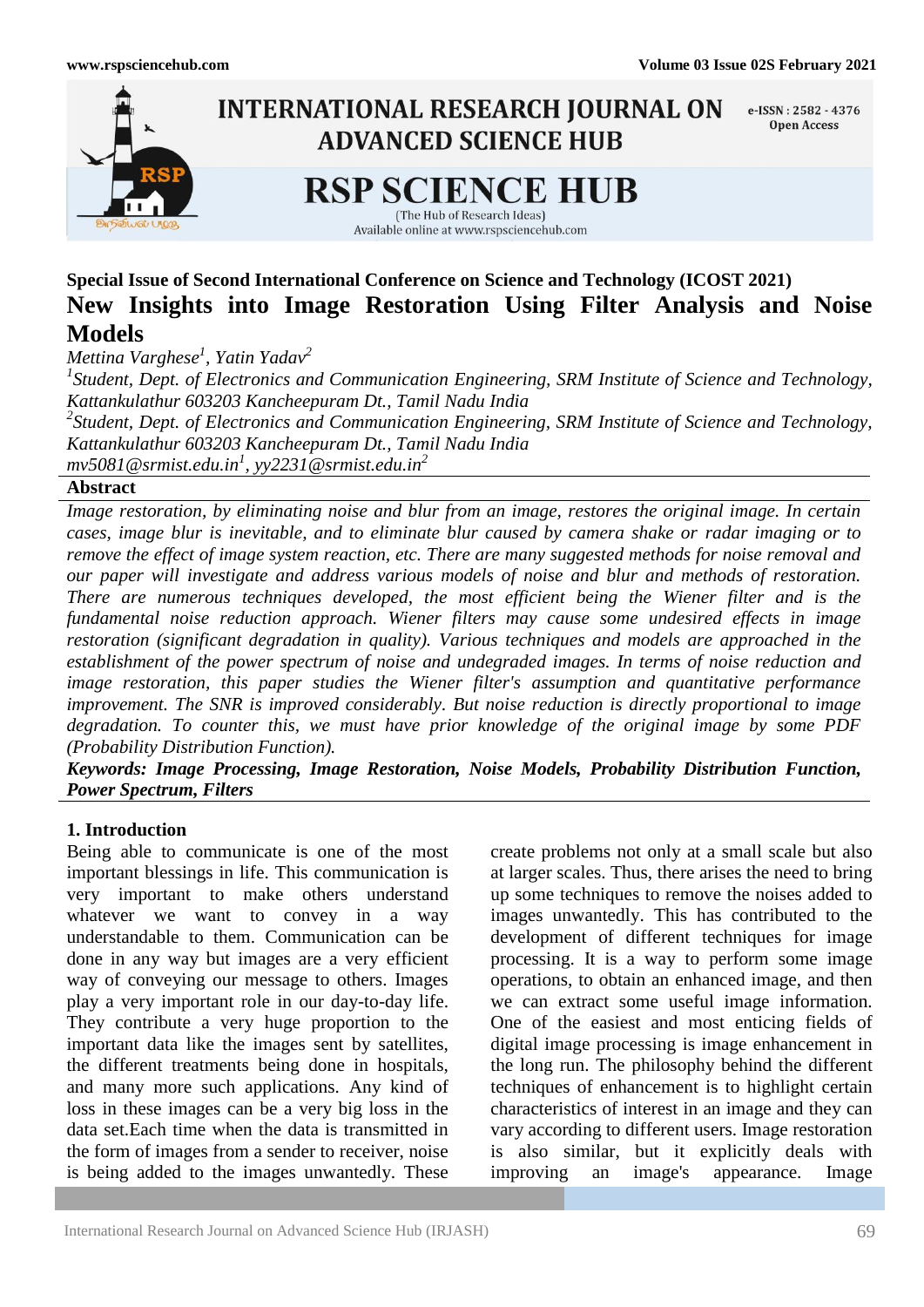restoration techniques appear to be based on statistical or probabilistic image degradation models, unlike image enhancement techniques. Noise in an image is any kind of image signal degradation caused by any kind of external interference when an image is transmitted via satellite, wireless, and network cable from one location to another location. Although different solutions are available for de-noising an image, the scope of improvement remains: median filter, Gaussian filter, Kuan filter, morphological filter, homomorphic filter, bilateral filter, and wavelet filter <sup>[1]</sup>. The different aspects of image restoration will be discussed in this article.

#### **2. Materials and Methods**

Image restoration is the process of obtaining back an image from its own blurred or noisy version. It is very major in image processing. The quality of the restored image, the algorithm's computational performance, and the estimation of required parameters such as the point-spread function are the key points to consider in image restoration (PSF).Unwanted data that may decrease the contrast that deteriorates the shape or size of the image objects and the blurring of the image edges may end up as noise. Noise occurs in images due to shortcomings of image acquisition devices and image developing mechanisms. They can also occur due to the environment or the physical nature of the system.

# **2.1. Types of Noise Models and Degradation Theory:**

#### **2.1.1. Degradation Model**

Images are degraded by Degradation function H and a certain noise n (x, y). It can be modelled as:The original input is a two-dimensional input in the form the function f (x, y). The degradation function H (h  $(x, y)$ ) is being added to the input f (x, y). Apart from the degradation function some noise  $n(x,y)$  is also added. The resultant output is g  $(x, y)$ .  $g(x, y)$  is fed into the Restoration Filter. **2.1.2. Blur Model**

#### **2.1.2.1 Gaussian Blur:**

It is a kind of blurring technique which uses a Gaussian function for changing each pixel.

$$
g(x) = \frac{1}{\sigma\sqrt{2\pi}}e^{\frac{(x-\mu)^2}{2\sigma^2}[3]}
$$

Where **x**=Distance from the origin and  $\sigma$ =Gaussian distribution's standard deviation



Thus, we obtain the output  $(I (x, y))$ <sup>[2]</sup>  $I(x, y) = h(x, y) * f(x, y) + n(x, y)$ **In Spatial Domain** In Frequency Domain I (u, v) = h (u, v).  $f(u, v) + n(u, v)$ here,  $g(u, v) = h(u, v)$ .  $f(u, v)$ 

#### **2.1.2.2 Defocus Blur:**

It is a type of blur in which the scene which is observed is not the focus.

Its frequency response is:

$$
H(u,v)\alpha e^{-(u^2+v^2)/\sigma^2}
$$

#### **2.1.2.3 Rectangular Blur:**

In this form of blur, in a particular rectangular field, the object is blurred. Blur in the image can be defined on any component, it can be circular and rectangular based on this.

#### **2.1.2.4 Motion Blur:**

It happens when there is a relative movement between the camera and the pictured object.

#### **2.1.3. Noise Model**

There are various kinds of Noise Models that predict what kind of noise is possible.<sup>[4]</sup>

#### **2.1 Restoration Techniques:**

#### **2.2.1 Mean Filter**

It is a filter and can be applied very quickly to smooth the images, i.e. reducing the sum of difference in intensity between one pixel and the other. It is also used in image noise reduction.<sup>[5]</sup>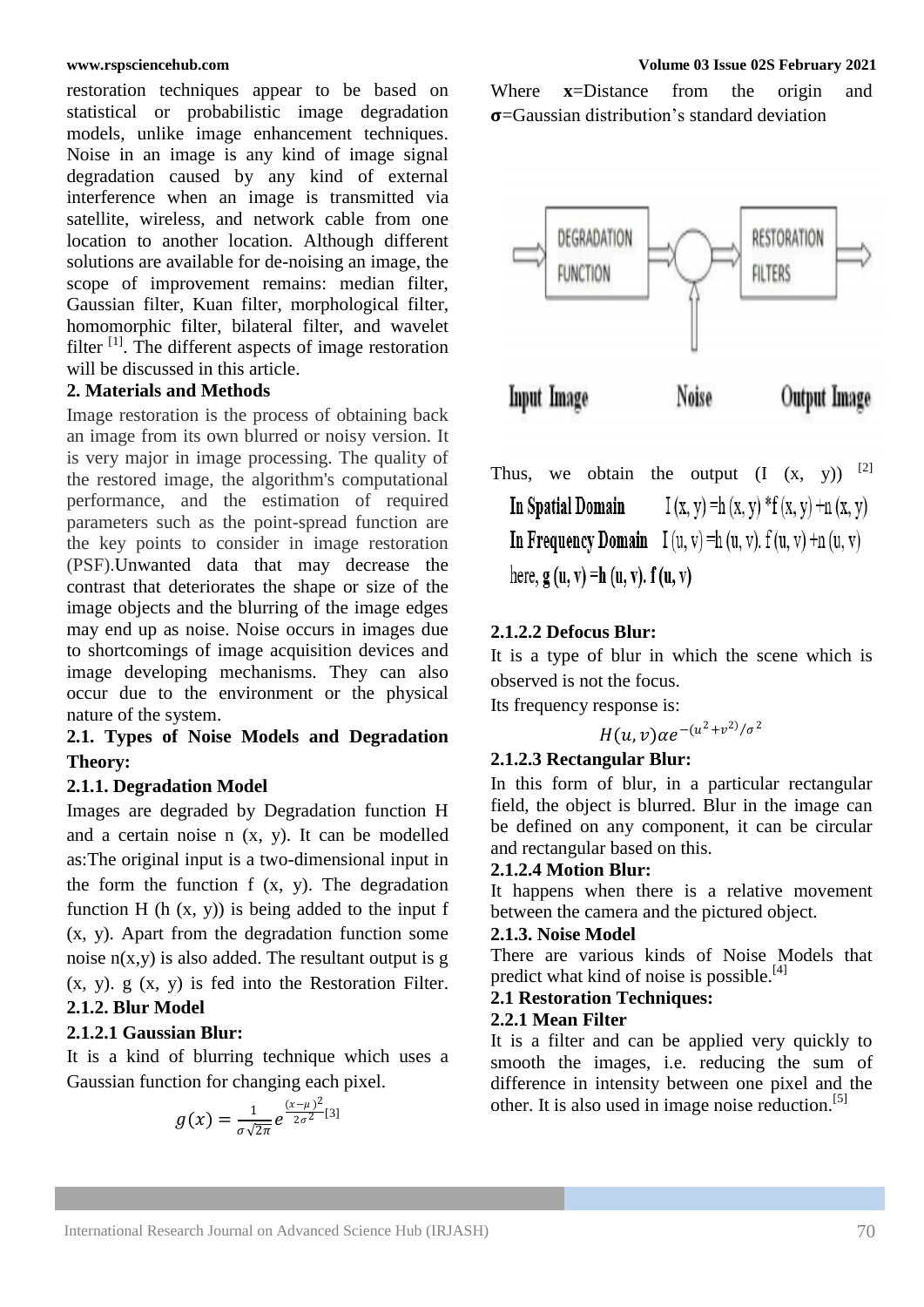| <b>Noise models</b>            | <b>PMF</b> (Probability mass function)                                                                        | <b>Mean and Standard deviation</b>     |
|--------------------------------|---------------------------------------------------------------------------------------------------------------|----------------------------------------|
|                                |                                                                                                               |                                        |
| Gaussian(Thermal,              | $p(z) = \frac{1}{\sqrt{2\pi\sigma}}e^{\frac{-(z-\bar{z})^2}{2\sigma^2}}$                                      | $\bar{z} = Mean$                       |
| Sensor Noise)                  |                                                                                                               | z=Intensity                            |
|                                |                                                                                                               |                                        |
| <b>Rayleigh</b> (Range         |                                                                                                               |                                        |
| Imaging)                       | $p(z) = \begin{cases} \frac{3}{2}(z-a)e^{\frac{-(z-a)^2}{b}}$ for $\ge a \\ 0$ for $z < a \end{cases}$        | $\bar{z} = a + \sqrt{\frac{\pi b}{4}}$ |
|                                |                                                                                                               | $\sigma^2 = \frac{b(4-\pi)}{4}$        |
| <b>Exponential</b> (Laser      |                                                                                                               |                                        |
|                                | $p(z) = \begin{cases} ae^{-az} & \text{for } z \ge 0 \\ 0 & \text{for } z < 0 \end{cases}$                    | $\bar{z} = \frac{1}{a}$                |
| Imaging)                       |                                                                                                               |                                        |
|                                |                                                                                                               | $\sigma^2 = \frac{1}{a^2}$             |
| <b>Salt and Pepper</b> (Faulty |                                                                                                               | If either Pa or Pb is equal to         |
| Components)                    | $p(z) = \begin{cases} P_a & \text{for } z = a \\ P_b & \text{for } z = b \\ 0 & \text{otherwise} \end{cases}$ | zero then assumes unipolar             |
|                                |                                                                                                               | nature.                                |
| <b>Uniform</b>                 | $p(z) = \begin{cases} ae^{-az} & \text{if } a \leq z \leq b \\ 0 & \text{otherwise} \end{cases}$              | $\bar{z} = \frac{a+b}{2}$              |
|                                |                                                                                                               | $\sigma^2 = \frac{(b-a)^2}{4a}$        |



**Fig: 1. Probability density functions of the Gaussian, Laplacian, and Uniform distributions**

#### **2.2.2 Median Filter**

A Median filter is a spatial filter sliding-window. In general, the filter is used to decrease noise from the image. As it retains the useful information of an image, it is better than the Mean Filter. This class of filters belongs to the class of smoothing filters that retain the edges and are non-linear

filters. The soft and sharp details are kept intact by these filters.The drawbacks of such filters are that they break up image edges in the presence of small signal-to-noise ratios and thus create false noise edges and do not eliminate medium-tailed (Gaussian) noise distributions as well. [6] **2.2.3 Inverse Filter**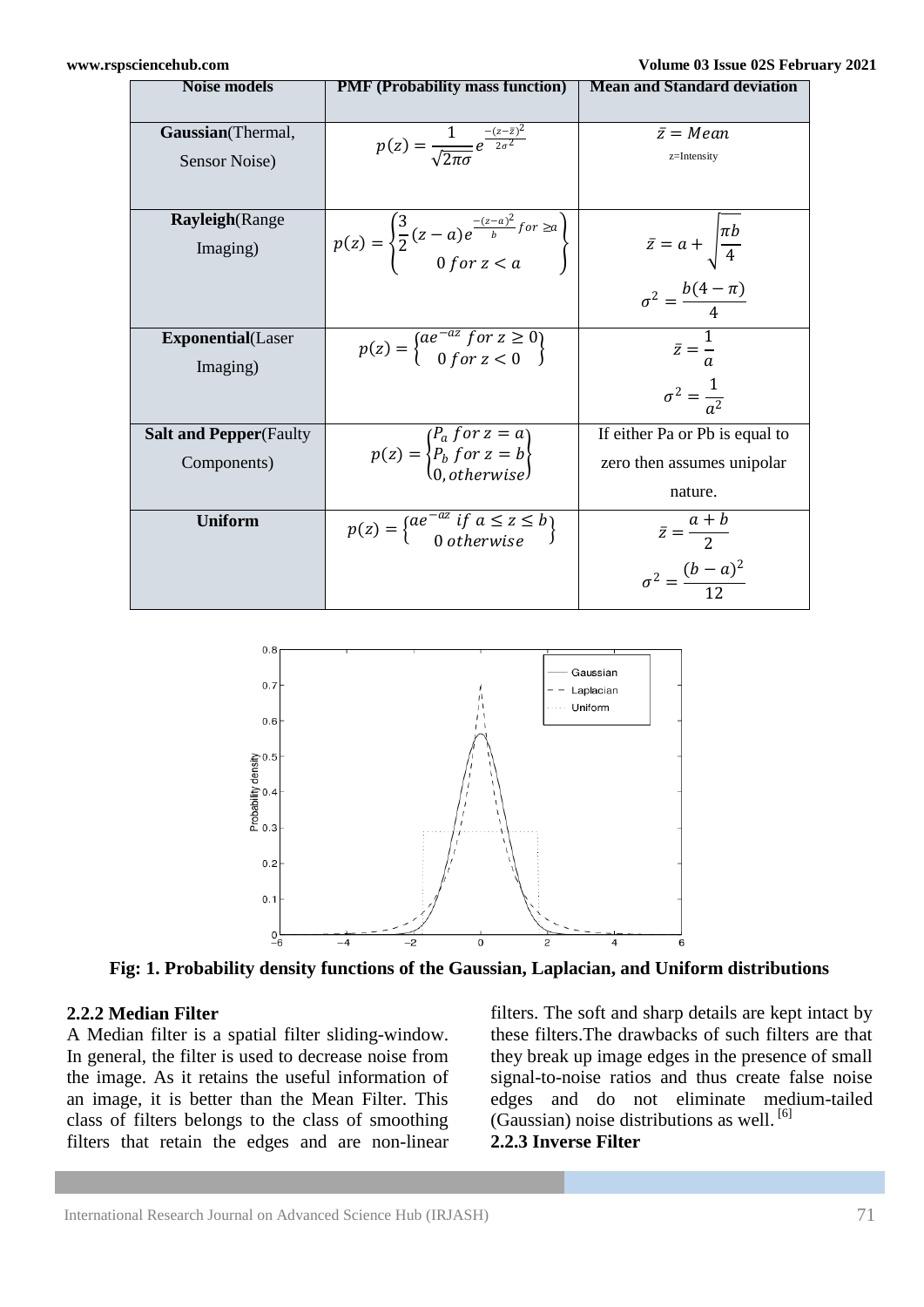The inverse filter is a deconvolution restoration technique, which means that it is highly feasible to recover the image by inverse filtering or generalization when the image is distorted by a known lowpass filter.

We know that,

In Frequency Domain,

I (u, v) = h(u, v). f(u, v) + n(u, v)

#### **2.2.3.1 Image Restoration Using Generalized Inverse Filter**

The quickest and easiest way to restore that is by inverse filtering. The benefit of the inverse filter is that in the absence of noise, it needs only the blur PSF as a priori information and that it allows for complete restoration.

Since, noise is absent the above expression, the above expression becomes:

# I (u, v) = h (u, v). f (u, v); n (u, v) = 0

Now, for obtaining the undegraded image we have:



Fig:(a) Image out-of-focus with  $SNR_g = 10.3$  dB (noise variance = 0.35); (b) Inverse filter image; (c) Magnitude of the Fourier transform of the restored image. The DC component lies in the center of the image. The oriented white lines are spectral components of the image with large energy; (d) Magnitude of the Fourier transform of the inverse filter response.

# $I(u, v) = h(u, v)$ .  $f(u, v) + n(u, v)$  $f(u, v)=I(u, v)/h(u, v); f(u, v)=$ undegraded image

#### **2.2.3.2 Some Disadvantages and facets of using inverse Filter:**

- 1. The inverse filter does not exist since, at selected frequencies, h (u, v) is zero (u, v). That is the case for both the blur of linear motion and the blur of out-of-focus.
- 2. Second, even if the spectral representation h (u, v) of the blurring function does not actually go to zero but becomes weak, the second term known as the inverse filtered noise will become very large. As they are high-pass filters, inverse filtered images are dominated by highly amplified noise.

# **2.2.4 Wiener Filter**

A variety of restoration filters, known as leastsquare filters, have been developed to solve the noise sensitivity problem of an inverse filter. Wiener filters consist of both the degradation function and statistical characteristics of noise into the process of restoration.

The inverse filter is stronger. It interpolates into the restoration process both the deterioration and the noise statistical function. We treat image and noise as random procedures here.

```
e=E\{(f(u, v)-I(u, v)\})e=Mean Square Error; E{.}=Expected Value
In Frequency Domain,
```
I (u, v) = h (u, v).  $f(u, v) + n(u, v)$ 

The noise considered here is the AWGN (Additive White Gaussian Noise). Also, Wiener Filter requires a prior knowledge of the power spectrum of noise  $(n (u, v))$  as well as the image  $(f (u, v))$ .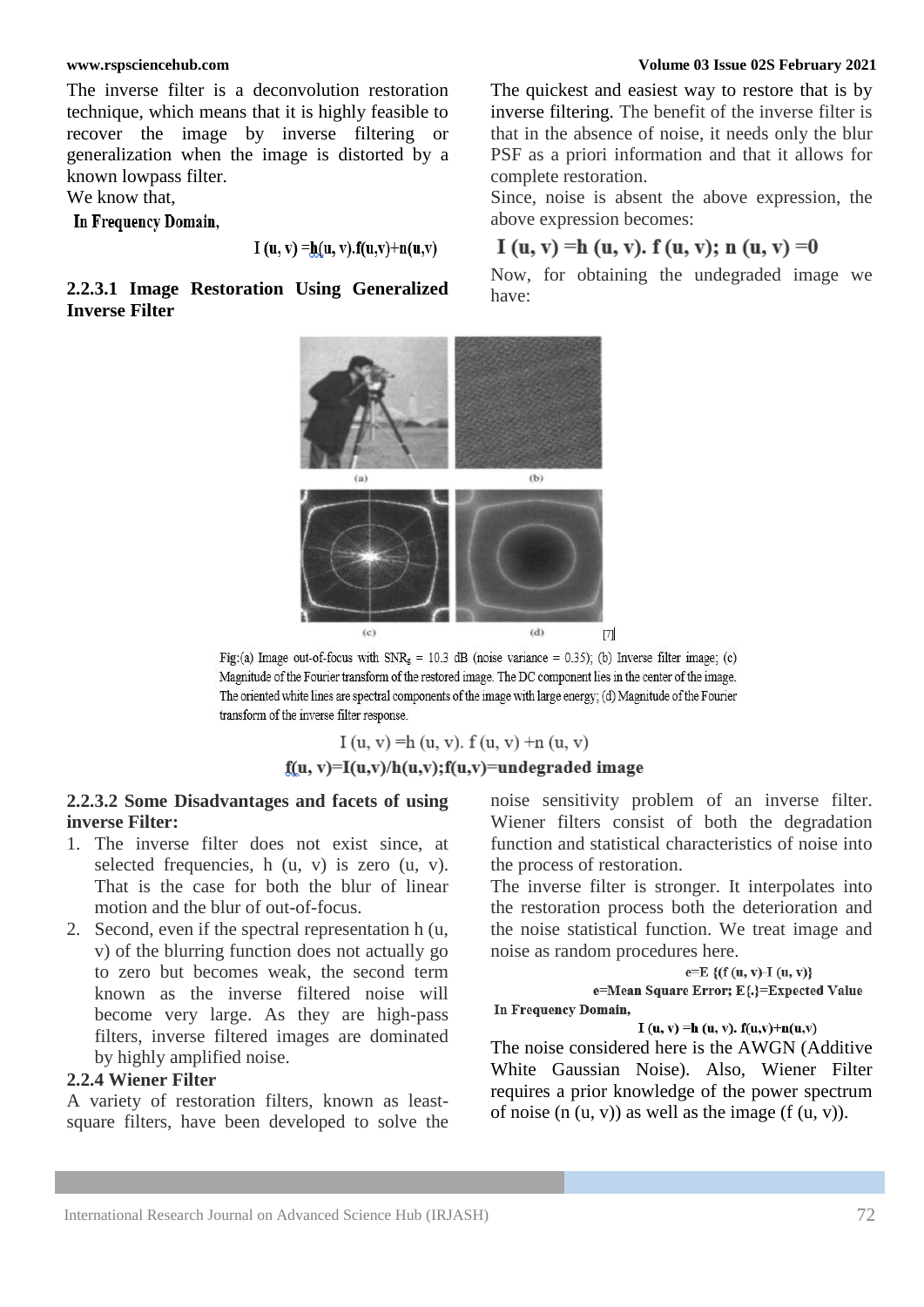# $f'(u, v) = [S_f(u, v) h^*(u, v)/S_f(u, v)] h(u, v) |^2 + S_n(u, v)].$  I  $(u, v)$

#### Where.

**3. Results and Discussions**

 $h(u, v) =$ Degradation Function;  $h^*(u, v)$  = Complex conjugate of h (u, v);  $|h (u, v)|^2 = h*(u, v) \cdot h (u, v)$  $S_n(u, v) = |n(u, v)|^2$   $S_f(u, v) = |f(u, v)|^2$  $f'(u, v)$  = estimated image



**Fig.3.Image comparison**

# **3.1 Implementation of wiener filter:**  $g(x,y)$ zíx.v) 1/H(u.v)  $H_{0}(u, v$ f(x,y Inverse filter Wiener estimator  $\eta(x,y)$ G(u,v): Wiener filter

#### **Fig.4. Implementation of wiener filter:**

# $f'(u,y) = [h(u,v), h^*(u,v)]/h(u,v)(|h(u,v)|^2 + k]I(u,v)$

The ratio of  $S_n$  (**u**, **v**)/ $S_f$  (**u**, **v**) is called the noise to signal power ratio and is abbreviated with **k**. If, for all the related values of u and v, the noise power spectrum is zero, this ratio becomes zero and the Wiener filter is converted to the inverse filter.For better image reconstruction the image which is

approximated should be very close to the undegraded image. For obtaining the undegraded image the value of **k** should be maximized to a great extent. The ratio of the energy spectrum of noise and the power spectrum of the undegraded image should be large in order to optimize the value of **k**.

Below are the power Spectrum of Wiener Filter and Inverse Filter respectively: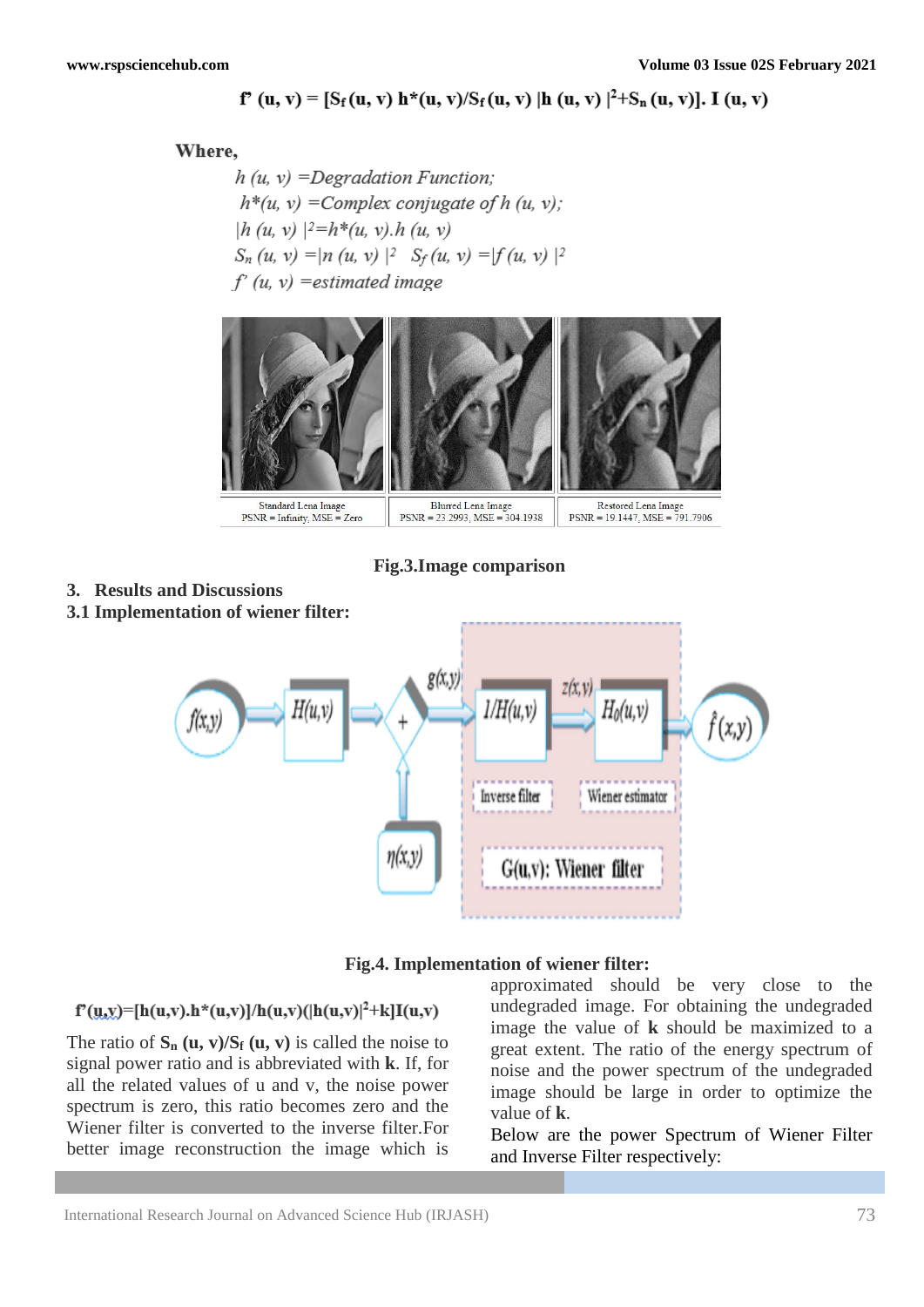

**Fig.5. Wiener Filter** 



#### **Fig.6.Inverse Filter**

#### **3.2 Disadvantages:**

The following are some assumptions which we assume while calculating the Wiener filtered image which are not completely correct under normal circumstances:

- 1. Noise and Images must be uncorrelated.
- 2. Noise or image has a mean value of zero..
- 3. The Gray levels are linear functions of the degraded image in the calculation.

### **3.3 Performance Parameters:**

#### **3.3.1 Peak to Noise Ratio (PSNR)**

The ratio of maximum possible signal strength and noise distortion power is referred to as PSNR, affecting the efficiency of its representation.

#### **3.3.2 Mean Square Error**

### $e=E \{(f(u, v)-I(u, v)\})$

### e=Mean Square Error; E{.}=Expected Value

Between the encoded and original image, the MSE is the cumulative square error. Where the initial image is f, and the uncompressed image is g. Thus, for effective compression, MSE should be as minimal as possible.

### **Conclusion**

Over the past few decades, the topic of image improvement and reconstruction has attracted many scientists and researchers for a substantial amount of time. The Wiener filter can be considered as one of the most fundamental approaches to noise reduction among the various current techniques. It is commonly established